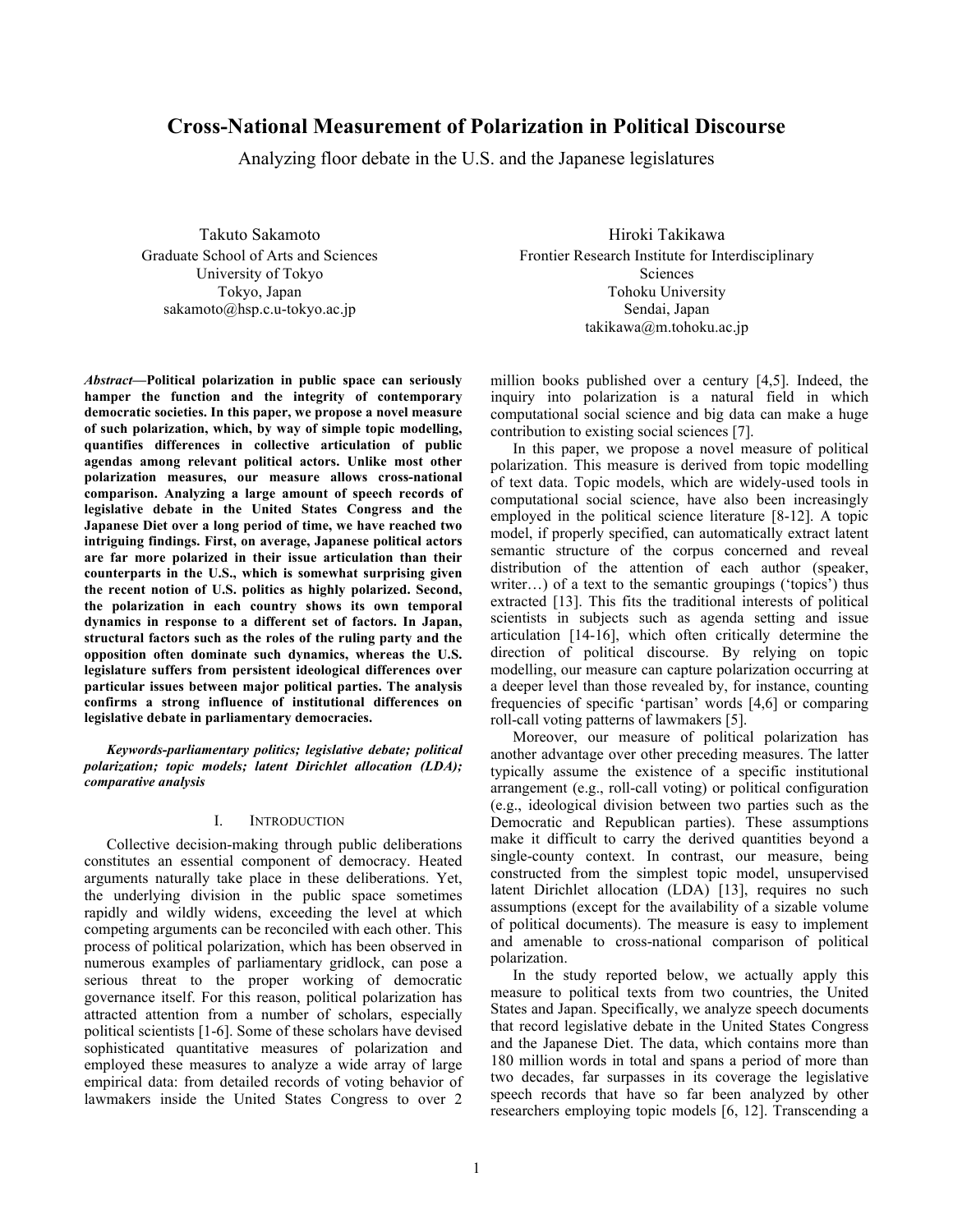single-country/cultural/societal context, which is still a rarity in the relevant literature [11], this study will help further broaden the scope of the growing field of computational social science at large.

#### II. DATA AND METHODS

#### *A. Data*

We obtained records of floor deliberations in the U.S. Congress from the much-used *Congressional Record*, whose online version is available from the website of the U.S. Government Publishing Office  $(GPO)^1$ . The obtained records cover both the House of Representatives and the Senate during a period from January 1994 to December 2016. Since the original dataset consists of a series of unstructured plaintext files, we used a third-party parser $2$  to convert these files into an XML format where subsidiary information such as the name of a speaker was separated and tagged. We also accessed *ProPublica Congress API*<sup>3</sup> in order to obtain other relevant information that cannot be fully known from *Congressional Record*, including the party affiliation of each congressperson.

We then applied a standard set of preprocessing procedures against the obtained speech records. Using the Natural Language Toolkit (NLTK) with Python (version 3.5.2), we split up ('tokenized') the entire data on a singleword basis ('uni-gram'), removed commonly-used 'stop words' (e.g., 'is', 's', 'am', 'or', 'who'), and stemmed each of the tokens with the widely-used Porter stemmer. The resulting 'bag of words' consists of 1,074,906 units of speech (mostly separated by the change of speakers) with a total of 182,796,018 tokens (177,330 unique tokens). When applying a topic model to this corpus, we further removed extremely frequent (appearing in more than 50% of speeches) and extremely infrequent (appearing less than 50 times in the entire corpus) tokens for the purpose of computational efficiency. As a result, the number of tokens was reduced to 100,119,630 (22,254 unique ones).

As to the Japanese Diet, we accessed an online version of *Diet Conference Proceedings* <sup>4</sup> . Employing Python's selenium package, we extracted the minutes of all the plenary sessions and all the major committees of both the House of Representatives and the House of Councilors that had been held between 1994 and 2016. We used a morphological analyzer (MeCab) to tokenize the speech data, and then removed a set of stop words. After further removing extreme-frequency words just as in the U.S. case, the final corpus was obtained. This bag-of-words consists of 2,230,363 units of speech, which contain a total of 83,040,813 tokens (38,302 unique ones).

### *B. Topic Model*

We suppose that the data generation process for these corpora is formally described by a simple topic model: latent Dirichlet allocation (LDA) [13]. LDA assumes the existence of a particular number (*K*) of latent semantic groupings (topics) behind a given corpus. Each document (i.e., a unit of speech in our case)  $d$  (=1,...,*M*) that composes the corpus is then characterized by a particular probability mixture of these topics  $\theta_d = (\theta_{d,1}, \ldots, \theta_{d,K})$ , while each topic  $k (=1,\ldots,K)$  is substantiated by a probability distribution defined over *V* words,  $\phi_k = (\phi_{k,1}, \ldots, \phi_{k,V})$ , that governs stochastic generation of each word  $w \in \{1, \ldots, V\}$ ). In LDA, these probability vectors are generated from the following two Dirichlet distributions.

$$
\theta_{d} \sim Dirichlet(\alpha) \left(d = 1, \cdots, M\right),
$$
  
\n
$$
\phi_{k} \sim Dirichlet(\beta) \left(k = 1, \cdots, K\right).
$$
 (1)

where  $\alpha$  and  $\beta$  are *K*-dimensional and *V*-dimensional vectors, respectively.

In this setting, a word  $w_{d,i}$ , which appears in the *i*th location of a document *d*, is stochastically generated through the following procedure. First, a topic is sampled from the multinomial distribution controlled by  $\theta_d$ . Denoting this topic with a latent variable  $z_{d,i}$ , the word in question,  $w_{d,i}$ , is chosen from *V* words according to another multinomial distribution controlled by  $\phi_{zdi}$ . Thus,

$$
z_{d,i} \sim Multinomial(\theta_a),
$$
  
\n
$$
w_{d,i} \sim Multinomial(\phi_{z_{d,i}}).
$$
 (2)

We trained this hierarchical model with the U.S. and the Japan speech corpora separately. In estimating the model's parameters such as  $\theta_d$  and  $\phi_k$ , we used a library in Python's gensim package (gensim.models.ldamulticore.LdaMulticore), which employs computationally-efficient online variational Bayesian optimization as a learning algorithm [17]. For each country, we repeated the estimation over a range (30 to 80) of *K* (the number of topics). Although we focus here on the case of *K*=70, the reported results, among them, the overall difference in polarization between the two countries, largely apply to the other cases at least qualitatively.

#### *C. Polarization Measure*

The gensim library we used returns a stochastic estimate of a topic  $z_{di}$  for each location *i* of each document *d* in the form of a probability distribution over *K*. By aggregating these estimates at a given level (individual, gender, party, chamber, country, etc.) over a given period of time, one can obtain a quantitative description of collective attention to the estimated topics on the specified scale. Let  $\Theta_{G,\Lambda}$  denote this quantity for a unit of aggregation *G* over a period <sup>Δ</sup>*T*. <sup>Θ</sup>*G,*Δ*<sup>T</sup>* is essentially a composite probability distribution over *K* topics where each of the aggregated documents is weighted with its word count.

Our measure of political polarization quantifies a difference between two such distributions. The difference is represented here as the Jensen-Shannon (JS) divergence

 <sup>1</sup> https://www.gpo.gov/

<sup>2</sup> https://github.com/unitedstates/congressional-record

<sup>3</sup> https://propublica.github.io/congress-api-docs/

http://kokkai.ndl.go.jp/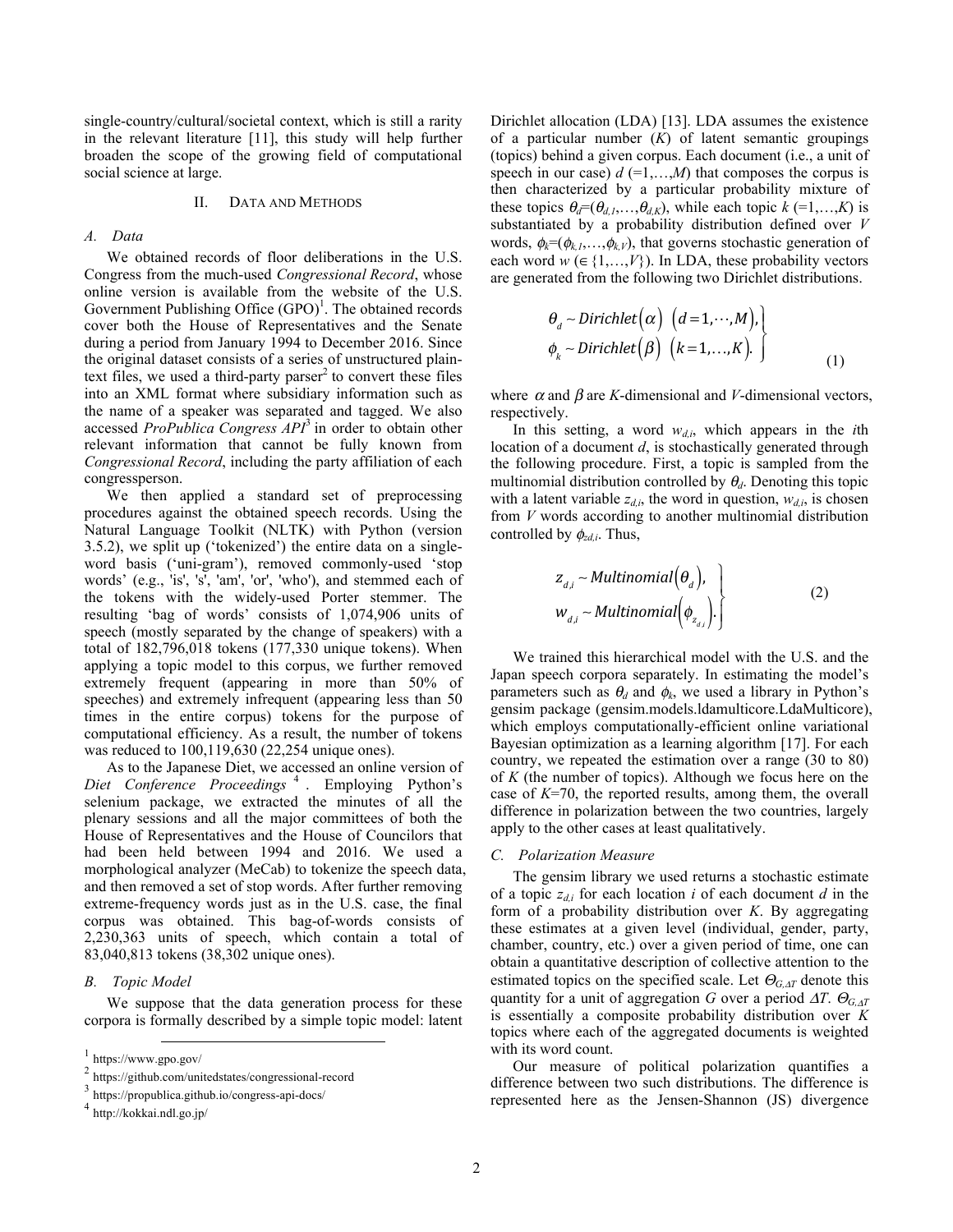between  $\Theta_{GLATI}$  and  $\Theta_{G2,AT2}$  (hereafter, shortened as  $\Theta_I$  and <sup>Θ</sup>*2*). That is,

$$
JS(\Theta_1, \Theta_2) = \frac{1}{2} \left( \sum_{k=1}^{K} \Theta_1(k) \log \frac{\Theta_1(k)}{\Theta(k)} \right) + \frac{1}{2} \left( \sum_{k=1}^{K} \Theta_2(k) \log \frac{\Theta_2(k)}{\Theta(k)} \right),
$$
  

$$
\overline{\Theta}(k) = \frac{1}{2} \Theta_1(k) + \frac{1}{2} \Theta_2(k)
$$
 (3)

Note that the above polarization measure can be computed at any level of aggregation as far as the dimensions (i.e., the numbers of topics,  $K_l$  and  $K_2$ ) of  $\Theta_l$  and <sup>Θ</sup>*<sup>2</sup>* are the same. For example, the measure can capture diverging interests between two individual lawmakers, or it can track changing collective attention of an entire legislature between two time periods. In the following, we focus on the political party as a unit of aggregation. We first compare, between the U.S. and Japan, the degrees of interparty polarization that are averaged over the entire period of investigation (1994-2016). This is followed by brief examination of their yearly changes.

### III. RESULTS

## *A. Cross-National Comparison*

For both the U.S. and Japan, the estimated topic models generated mostly plausible semantic groupings. Tables I and II list 10 major topics (out of 70) in terms of their aggregated frequencies during 1994-2016 for the U.S. Congress and the Japanese Diet, respectively. Each topic is annotated with 10 most relevant tokens derived from estimated  $\phi_k$ . In the U.S. case, divisive policy issues such as public spending (topic 15) and health care (topic 8) are clearly identifiable among the listed topics. Similarly, the topics frequently debated in the Japanese Diet reflect persistent policy concerns of the country such as regional security situation (topic 31) and economic policies (topics 29 and 9). On the other hand, one should also notice that in either country these 'policy topics' are not the most dominant ones. In each legislature, the most frequent topic consists of general verbs and nouns that are typically uttered in the context of legislative debate (e.g., topic 29 in Table I and topic 24 in Table II).

The notable difference between the two countries emerges when one looks into political polarization among major parties. Fig. 1 and Fig. 2 illustrate this. Both compare topic distributions  $\Theta_{G,\Delta T}$  that are aggregated at the party level for the entire period. In Fig.1, two dominant parties in the U.S. Congress, the Republican Party (conservative; red bars) and the Democratic Party (liberal; blue bars), are compared in their respective attention to 70 topics. Qualitatively, the two topic distributions show similar patterns. JS divergence, our measure of polarization, between these distributions is 0.008.

TABLE I. MAJOR TOPICS IN THE U.S. CONGRESS (1994-2016)

| Major<br><b>Topics</b> | Freq  | <b>Most Relevant Tokens</b>                                                      |
|------------------------|-------|----------------------------------------------------------------------------------|
| topic 29               | 0.089 | go, peopl, say, get, think, want, know, one, thing, talk                         |
| topic 33               | 0.033 | work, thank, bill, issu, import, senat, want, time, legisl,<br>colleagu          |
| topic 40               | 0.033 | year, --, one, famili, life, day, peopl, great, mani, man                        |
| topic 54               | 0.03  | vote, bill, republican, senat, democrat, --, pass, american,<br>major, hous      |
| topic 15               | 0.028 | budget, spend, debt, cut, year, deficit, --, tax, balanc,<br>govern              |
| topic 8                | 0.026 | health, care, insur, medicar, cost, plan, coverag, bill,<br>$s$ enior, $-$       |
| topic 69               | 0.024 | year, percent, \$, go, pay, 1, rate, billion, increas, cut                       |
| topic 65               | 0.024 | agenc, requir, secur, depart, act, report, commiss,<br>administr, inform, govern |
| topic 23               | 0.021 | amend, would, offer, bill, time, chairman, languag, think,<br>make, point        |
| topic 12               | 0.021 | state, unit, nuclear, iran, weapon, china, nation, u, --,<br>world               |

TABLE II. MAJOR TOPICS IN THE JAPANESE DIET (1994-2016)

| Major<br><b>Topics</b> | Freq  | <b>Most Relevant Tokens</b>                                                                                                                                                                                                      |
|------------------------|-------|----------------------------------------------------------------------------------------------------------------------------------------------------------------------------------------------------------------------------------|
| topic 24               | 0.051 | 出る(attend), 行く(go), やっぱり(as expected), 聞く<br>(listen), 見る(see), けど(but), わかる(understand),<br>入る(enter), 来る(come), 使う(use)                                                                                                        |
| topic 63               | 0.034 | 推進(promotion), 支援(support), 重要(important),<br>取組(work), 取り組む(work on), 進める(promote),<br>図る(plan), 確保(keep), 行う(carry out), 実施<br>(implementation)                                                                                |
| topic 28               | 0.034 | 法(law), 規定(provision), 条(article), 法律(law), 改<br>正(amend), 定める(establish), 規制(regulation), 必<br>要(necessary), 要件(requirement), 行う(carry out)                                                                                     |
| topic 20               | 0.032 | 国民(nation), 総理(PM), 改革(reform), 政権<br>(administration), 政府(government), 政治(politics),<br>民主党(Democratic Party), 国会(Diet), 法案(bill), 皆<br>様(everyone)                                                                             |
| topic 50               | 0.029 | 検討(examination), 議論(discussion), 踏まえる<br>(based on), 必要(necessary), 行う(carry out), 進め<br>る(promote), 含める(include), 具体(concrete),見直<br>し(review), 問題(issue)                                                                       |
| topic 25               | 0.027 | 見る(see), 率(rate), 上がる(rise), 出る(appear), ふえ<br>る(increase), 高い(high), 減る(decrease), 意味<br>(meaning), 議論(discussion), 上げる(raise)                                                                                                  |
| topic 8                | 0.022 | 日本(Japan), 世界(World), 国(country), 社会<br>(society), 歴史(history), 意味(meaning), 文化<br>(culture), 大きな(large), 時代(time), 価値(value)                                                                                                    |
| topic 31               | 0.021 | 日本(Japan), アメリカ(U.S.), 中国(China), 問題<br>(issue), 総理(PM), 韓国(Korea), 外交(diplomacy),<br>外務大臣(foreign minister), 関係(relations), 北朝鮮<br>(North Korea)                                                                                |
| topic 29               | 0.021 | 中小企業(small firms), 事業(business), 経済<br>(economy), 経営(management), 状況(situation), 資<br>金(fund), 行う(carry out), 企業(firm), 支援<br>(support), 運用(use)                                                                                 |
| topic 9                | 0.021 | 予算(budget), 財政(finance), 経済(economy), 円<br>(Yen), 政府(government), 景気(business), 総理<br>(PM), 削減(cut), 対策(measure), 国民(nation)<br>The topic numbers indicate no sematic relationships between the corresponding topics in the U.S. |

and Japan.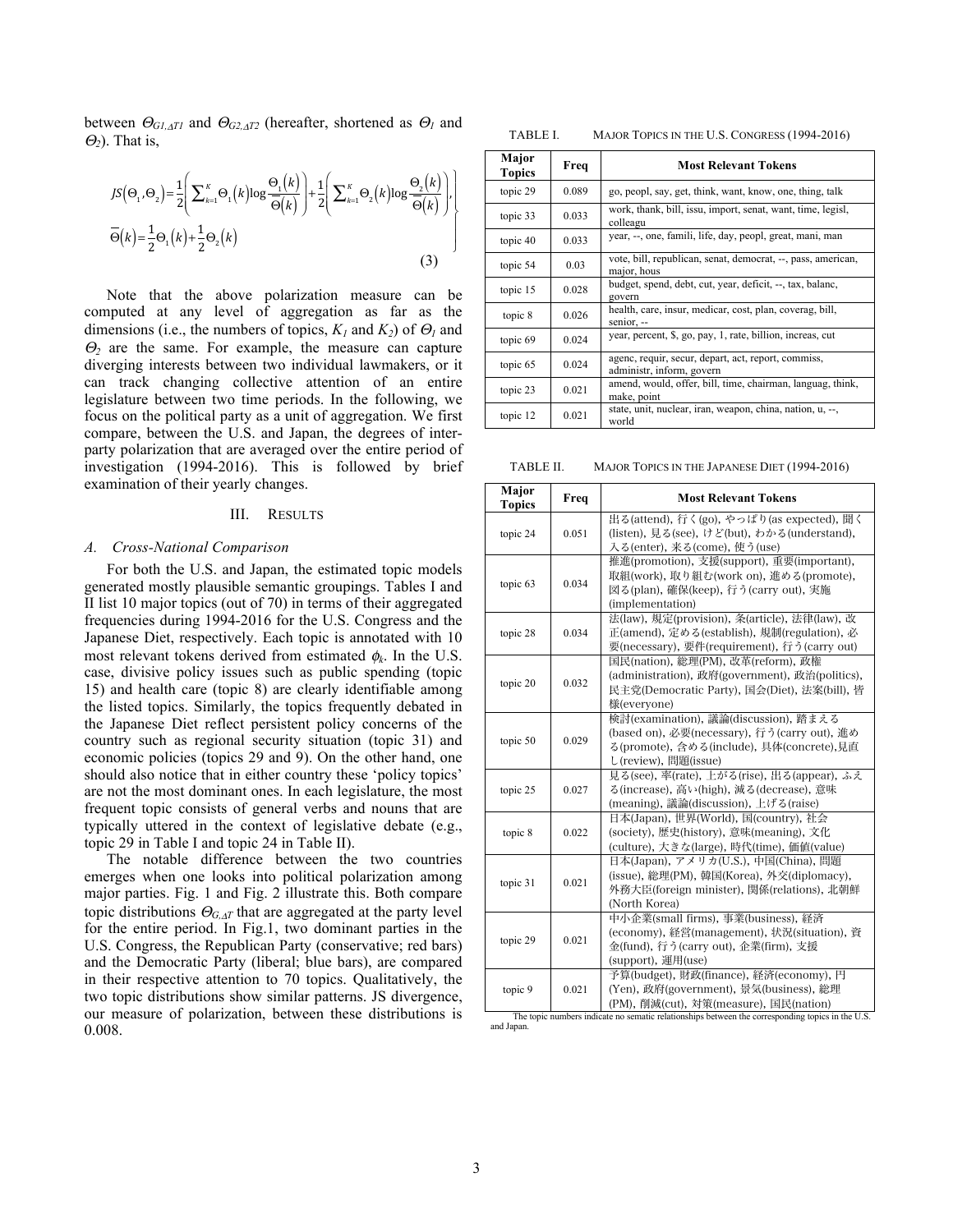

Rep vs. Dem: JS divergence = 0.008



The charts in Fig. 2, which corresponds to the Japanese case, compare each of the topic distributions of three different parties (blue bars) with that of the Liberal Democratic Party of Japan (LDP): a long-time ruling, conservative party (red bars). The three other parties are (a) the Democratic Party of Japan (DPJ; center to center-left), (b) the Social Democratic Party (SDP; the Socialist Party before 1996; liberal), and (c) the Japanese Communist Party (JCP; reformist). As is clear from the corresponding values of JS divergence, the pattern of collective attention of any of these parties is considerably different from that of LDP, relative to the difference between Republicans and Democrats in the U.S. Congress. Thus, as far as our measure of polarization is concerned, it can be said that political polarization is markedly smaller in the U.S. than in Japan.

This observation was derived from just a single run of estimation on the underlying topic model for each country in each parameter setting. In order to establish the suggested cross-national difference more rigorously, we iterated the estimation procedure 10 times for each country. The results remain the same. In the case of  $k=70$ , for example, the average JS divergence between the Republican and the Democratic parties in the U.S. over 10 runs is 0.00825 with the standard deviation of 0.00071. The corresponding values in the case of Japan are 0.01763±0.00086 (LDP vs. DPJ), 0.02176±0.00144 (LDP vs. SDP), and 0.05125±0.00335 (LDP vs. JCP). Even if one focuses on the relatively small difference between LDP and DPJ, a two-sample Welch's ttest confirms that their JS divergence is still significantly larger than its U.S. counterpart (t-value: 25.197; p-value: 0.000).



(a) LDP vs. DPJ: JS divergence  $= 0.018$ 



(b) LDP vs. SDP: JS divergence  $= 0.022$ 



(c) LDP vs. JCP: JS divergence  $= 0.056$ 

Figure 2. Party Polarization in the Japanese Diet (1994-2016): LDP=Liberal Democratic Party; DPJ=Democratic Party of Japan; SDP=Social Democratic Party; JCP=Japanese Communist Party.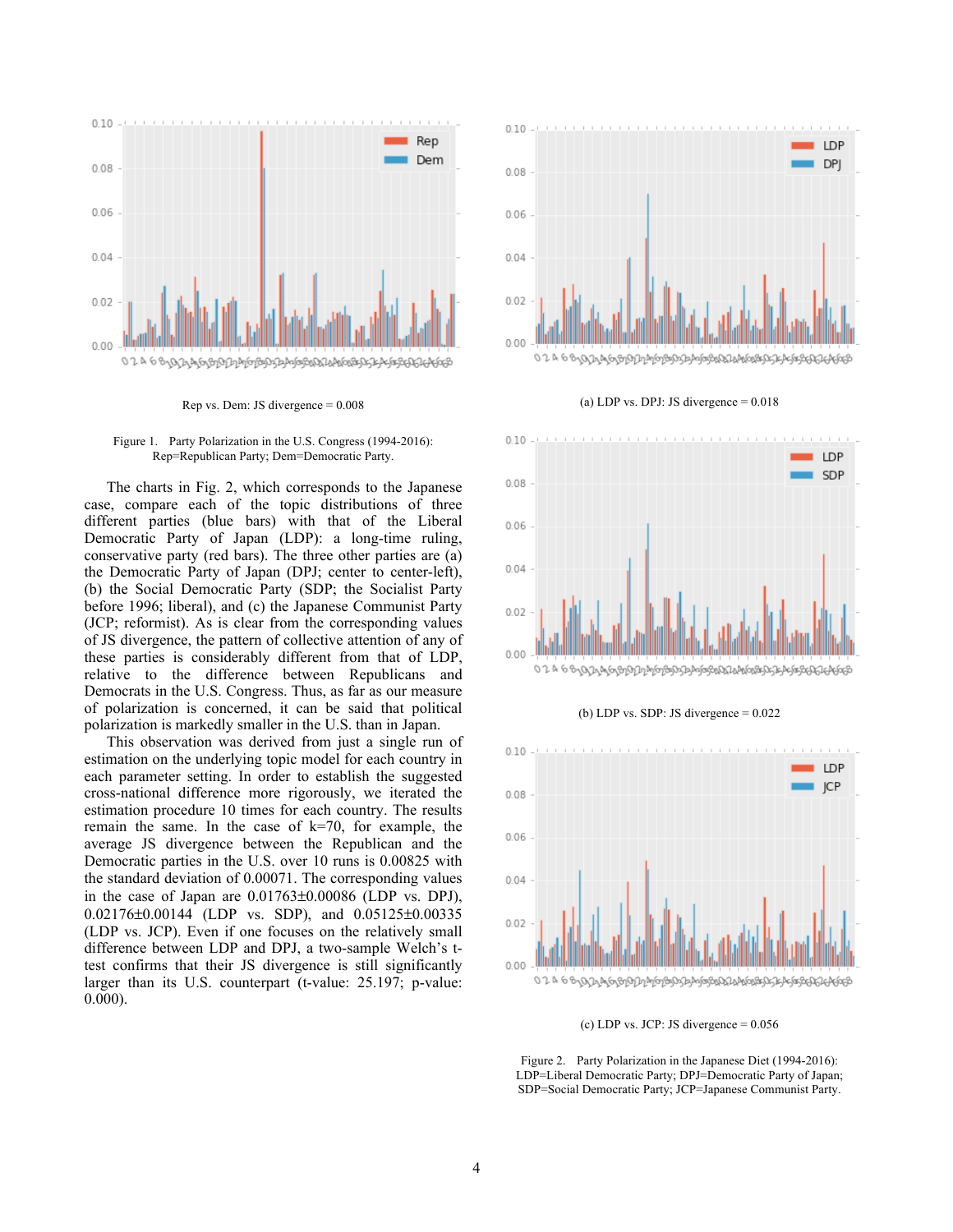

Figure 3. Temporal Dynamics of Political Polization (1994-2016): LDP=Liberal Democratic Party; DPJ=Democratic Party of Japan; SDP=Social Democratic Party; JCP=Japanese Communist Party; Rep=Republican Party; Dem=Democratic Party.

## *B. Comparison of Temporal Changes*

Fig. 3 plots yearly changes in JS divergences among major political parties of the U.S. and Japan on the same plane. While still retaining the overall cross-national difference in political polarization, the JS divergence of each combination of the parties concerned shows a considerable degree of temporal fluctuation. For example, there is a period of steady rise in inter-party polarization in the U.S. Congress in the latter half of the 2000s. On the other hand, in the Japanese Diet, sharp decline in polarization between LDP and the other parties seems to take place around 2010.

In order to locate possible factors that condition these dynamics, we examined topic-level fluctuations in collective attention of political parties in each country. Fig. 4 illustrates these fluctuations in the U.S. Congress for selected topics that showed distinctive dynamics. Each line plots successive annual inter-party differences in the frequency of reference to the corresponding topic between Republicans and Democrats, that is, for topic *k*, Θ*Dem,Year(k)* −Θ*Rep,Year(k)*. The selected topics are 'health care' (topic 8), 'public spending' (15), 'banks and finance' (35), and 'the wars in Afghanistan and Iraq' (46). These are ideologically divisive issues that dominated the U.S. political scene in the late 2000s for various reasons, including the financial crisis of 2007-2008, the heated controversy surrounding Obamacare (the Affordable Care Act) and the military stalemates in the Middle East. The widening gaps in articulation of these issues between the two parties can be associated with the overall rise in political polarization during the same period.

Figs. 5 and 6 illustrate the corresponding dynamics for two combinations of parties (LDP-DPJ and LDP-JCP) in the case of Japan. The graphs indicate that the Japanese parties had undergone some notable change in their collective attention during the three-year period from 2010 to 2012. This period is exactly one of the unusual political moments when the Democratic Party of Japan (DPJ), rather than the Liberal Democratic Party (LDP), held the government. In Fig. 5, this 'role change' completely reverses the signs of the relative frequencies of reference to some topics such as 'growth strategy' (topic 29) and 'diplomatic negotiation' (61). That is, in this particular period, the DPJ, as the ruling party, was more concerned about these issues than the LDP, whereas otherwise the opposite has always been the case. And during the same period, the LDP, being an opposition, showed a pattern of issue articulation that was relatively similar to those of the other oppositions, including its ideological opposite (the JCP, see Fig.6). The mitigation of political polarization (relative to the LDP) seen in Fig. 3 can be better understood with these structural factors in mind.



Figure 4. Party Differences in Topic Reference in the U.S. (Dem-Rep): a larger (smaller) value indicates a 'more Democratic (Republican)' topic; topic 8: health care; topic 15: public spending; topic 35: banks and finance; topic 46: wars in Afghanistan and Iraq.



Figure 5. Party Differences in Topic Reference in Japan (LDP-DPJ): a larger (smaller) value indicates a 'more Liberal Democratic (Democratic)' topic; topic 8: foreign policy; topic 29: growth strategy; topic 41: security; topic 61: diplomatic negotiation.



Figure 6. Party Differences in Topic Reference in Japan (LDP-JCP): a larger (smaller) value indicates a 'more Liberal Democratic (Communist)' topic; topic 8: foreign policy; topic 29: growth strategy; topic 41: security; topic 61: diplomatic negotiation.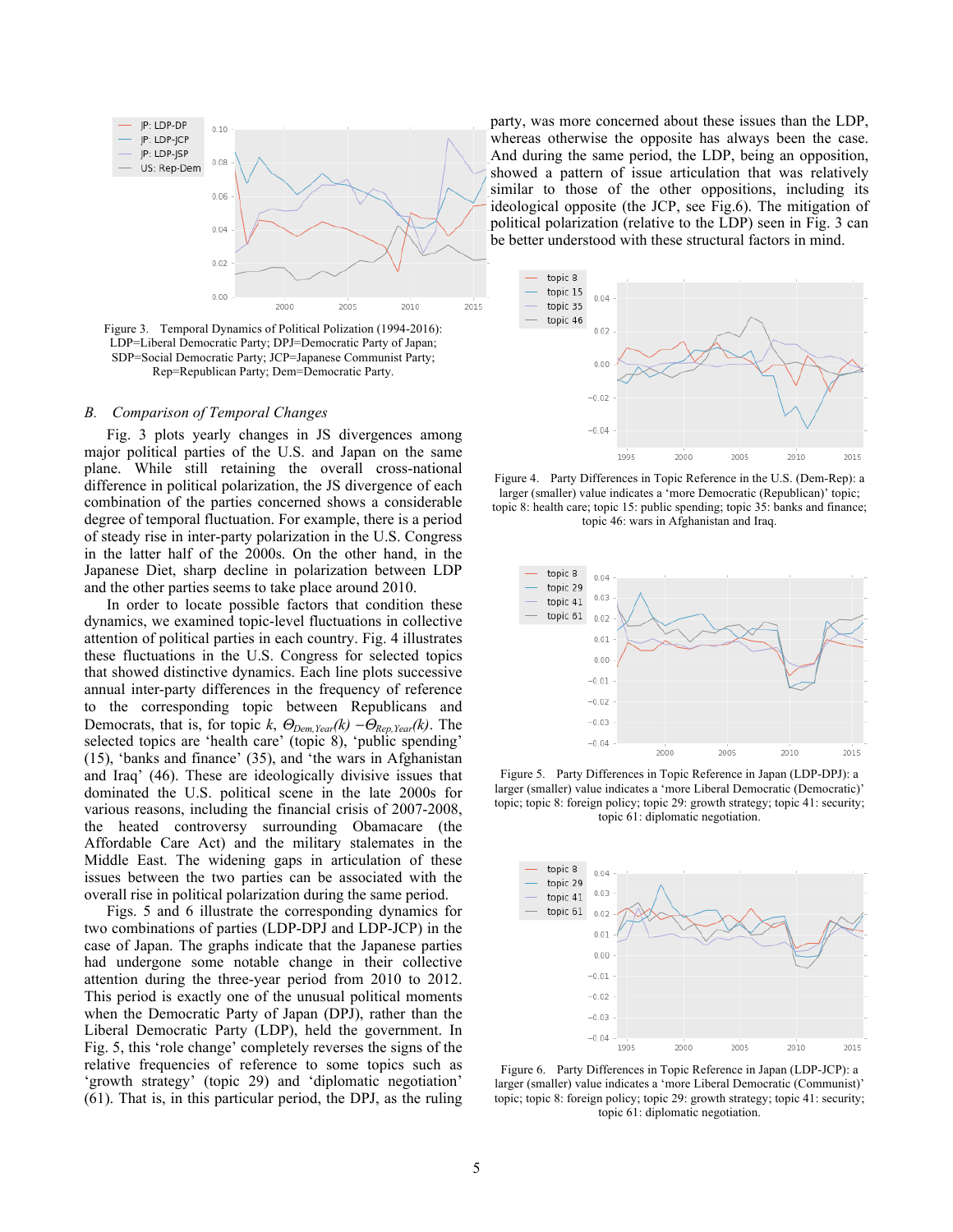### IV. DISCUSSION AND CONCLUSIONS

The comparative analysis performed with the proposed measure of political polarization yielded two findings. First, at least in the past two decades, the Japanese Diet has been more polarized than the U.S. Congress. More specifically, the Japanese political parties have experienced more difficulty in finding 'common grounds' (such as agendas to be set and issues to be discussed) for their public deliberations than their U.S. counterparts. Given the arguments that suggest the 'unusual' nature of the recent political polarization in the U.S. [5], this finding might seem somewhat surprising. However, one should also note a considerable degree of institutional and structural diversity that lies among parliamentary democracies [18,19]. Being a parliamentary cabinet system, the Japanese Diet as a legislature is less autonomous from the executive and more characterized by confrontational deliberations between the governing party and oppositions than the U.S. Congress. The party discipline and restrictions in the Diet are also much stronger and more extensive than those in the Congress, where, without such restrictions, 'cross-voting' across the party boundary has frequently taken place. Finally, the classical argument about the two-party system [20], which suggests the converging tendency of this system to the views of the 'median voter', can be cited here for the relative closeness between Republicans and Democrats in their articulation of political agendas. These factors further illuminate the revealed difference in the degree of political polarization between the two parliamentary democracies.

The same set of factors are also useful for understanding our second finding: the different natures of change in political polarization between the U.S. and Japan. The dramatic reversal in the distribution of attention to several policy topics that accompanied the government change in 2010 is telling evidence for the lack of institutional autonomy of the legislature from the executive in the Japanese context. In contrast, more autonomous, thus more policy-oriented, deliberations in the U.S. Congress are likely to face a severe ideological divide in response to the rise of a prominent policy issue triggered by a specific event (e.g., the global financial crisis of 2007-2008) or a specific act of the executive (e.g., troop deployment to, or withdrawal from, Iraq).

These arguments remain mostly suggestive. More rigorous and more extensive analysis is obviously needed to firmly establish the causal relationships between the revealed patterns of political polarization and the suggested factors. Furthermore, the proposed measure of political polarization should be constantly evaluated for its validity against other comparable measures. As our measure quantifies polarization at a level (i.e., agenda setting and issue articulation) somewhat different from that of most preceding measures (i.e., specific stance or behavior of a lawmaker in given policy issues), the relationships among the measures should also be clarified. Finally, political polarization does not take place on the floor of a legislature alone [4]. It occurs in many different arenas including a society at large (i.e., public opinion). In the future work, we plan to incorporate

these broader contexts into our comparative analysis across different countries by employing a wide array of empirical data.

#### ACKNOWLEDGMENT

The authors acknowledge valuable financial support from Japan Society for the Promotion of Science (JSPS) (JSPS KAKENHI; Grant Numbers: 16K13347).

#### **REFERENCES**

- [1] L. M. Bartels, *Unequal democracy : the political economy of the new Gilded Age*, Second edition. ed. New York: Russell Sage Foundation, 2016.
- [2] M. P. Fiorina, S. J. Abrams, and J. Pope, *Culture war? : the myth of a polarized America*, 3rd ed. (Great questions in politics). Boston, MA: Longman, 2011.
- [3] A. Gelman, *Red state, blue state, rich state, poor state : why Americans vote the way they do*. Princeton: Princeton University Press, 2008.
- [4] J. Jacob, K. Ethan, N. Suresh, and W.-S. Laurence, "Political Polarization and the Dynamics of Political Language: Evidence from 130 Years of Partisan Speech," *Brookings Papers on Economic Activity,* vol. 45, no. 2 (Fall), pp. 1-81, 2012.
- [5] N. M. McCarty, K. T. Poole, and H. Rosenthal, *Polarized America : the dance of ideology and unequal riches*, Second edition. ed. (Walras-Pareto lectures). Cambridge, MA: MIT Press, 2016.
- [6] B. L. Monroe, M. P. Colaresi, and K. M. Quinn, "Fightin' Words: Lexical Feature Selection and Evaluation for Identifying the Content of Political Conflict," *Political Analysis,* vol. 16, no. 4, pp. 372-403, September 21, 2008.
- [7] J. A. Evans and P. Aceves, "Machine Translation: Mining Text for Social Theory," *Annual Review of Sociology,* vol. 42, no. 1, pp. 21-50, 2016.
- [8] J. Grimmer, "A Bayesian Hierarchical Topic Model for Political Texts: Measuring Expressed Agendas in Senate Press Releases," *Political Analysis,* vol. 18, no. 1, pp. 1-35, December 21, 2010.
- [9] J. Grimmer, "Appropriators not Position Takers: The Distorting Effects of Electoral Incentives on Congressional Representation, *American Journal of Political Science,* vol. 57, no. 3, pp. 624-642, 2013.
- [10] J. Grimmer and B. M. Stewart, "Text as Data: The Promise and Pitfalls of Automatic Content Analysis Methods for Political Texts," *Political Analysis,* vol. 21, pp. 267-297, January 22, 2013.
- [11] C. Lucas, R. A. Nielsen, M. E. Roberts, B. M. Stewart, A. Storer, and D. Tingley, "Computer-Assisted Text Analysis for Comparative Politics," *Political Analysis,* vol. 23, no. 2, pp. 254-277, 2015.
- [12] K. M. Quinn, B. L. Monroe, M. Colaresi, M. H. Crespin, and D. R. Radev, "How to Analyze Political Attention with Minimal Assumptions and Costs," *American Journal of Political Science,* vol. 54, no. 1, pp. 209-228, 2010.
- [13] D. M. Blei, A. Y. Ng, and M. I. Jordan, "Latent dirichlet allocation," *J. Mach. Learn. Res.,* vol. 3, pp. 993-1022, 2003.
- [14] R. W. Cobb and C. D. Elder, "Communication and Public Policy," in *Handbook of Political Communications*, D. Nimmo and K. Standers, Eds., 1981.
- [15] J. W. Kingdon, *Agendas, alternatives, and public policies*, 2nd ed. (Longman classics in political science). New York: Longman, 2003.
- [16] E. E. Schattschneider, *The semisovereign people : a realist's view of democracy in America*. New York: Holt, Rinehart and Winston, 1960.
- [17] M. D. Hoffman, D. M. Blei, and F. Bach, "Online learning for Latent Dirichlet Allocation," presented at the Proceedings of the 23rd